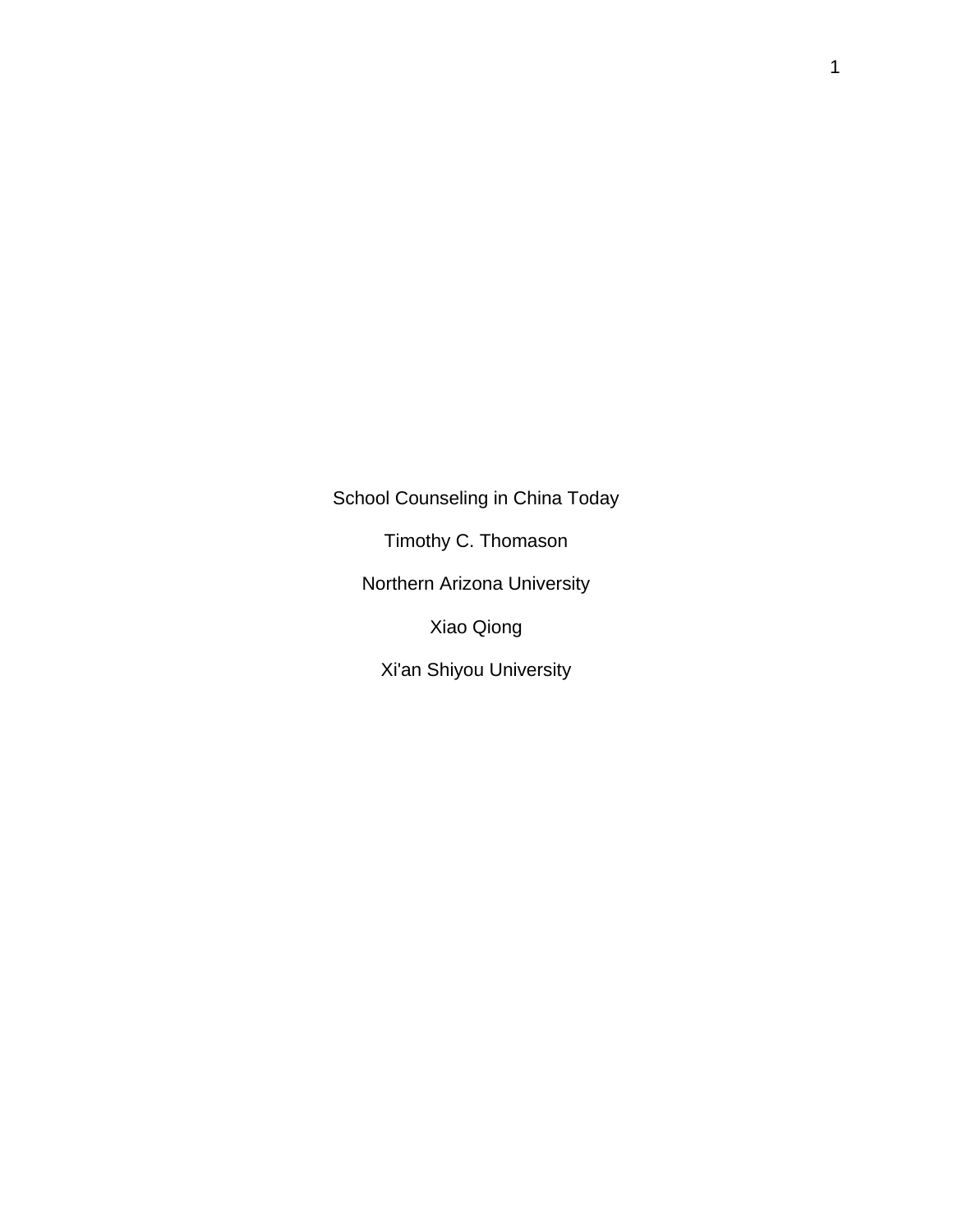## Abstract

This article provides a brief overview of the development of psychological thinking in China and social influences on the practice of school counseling today. Common problems of students are described, including anxiety due to pressure to perform well on exams, loneliness and social discomfort, and video game addiction. Counseling approaches used by school counselors today can include both traditional Chinese treatments like *qigong* and modern Western approaches like cognitive behavioral therapy. There is a great need for more school counselors, more training for counselors on modern counseling methods, and more efforts to reduce the stigma of seeking counseling. An understanding of how school counseling is practiced in China can increase the cultural awareness and sensitivity of American school counselors.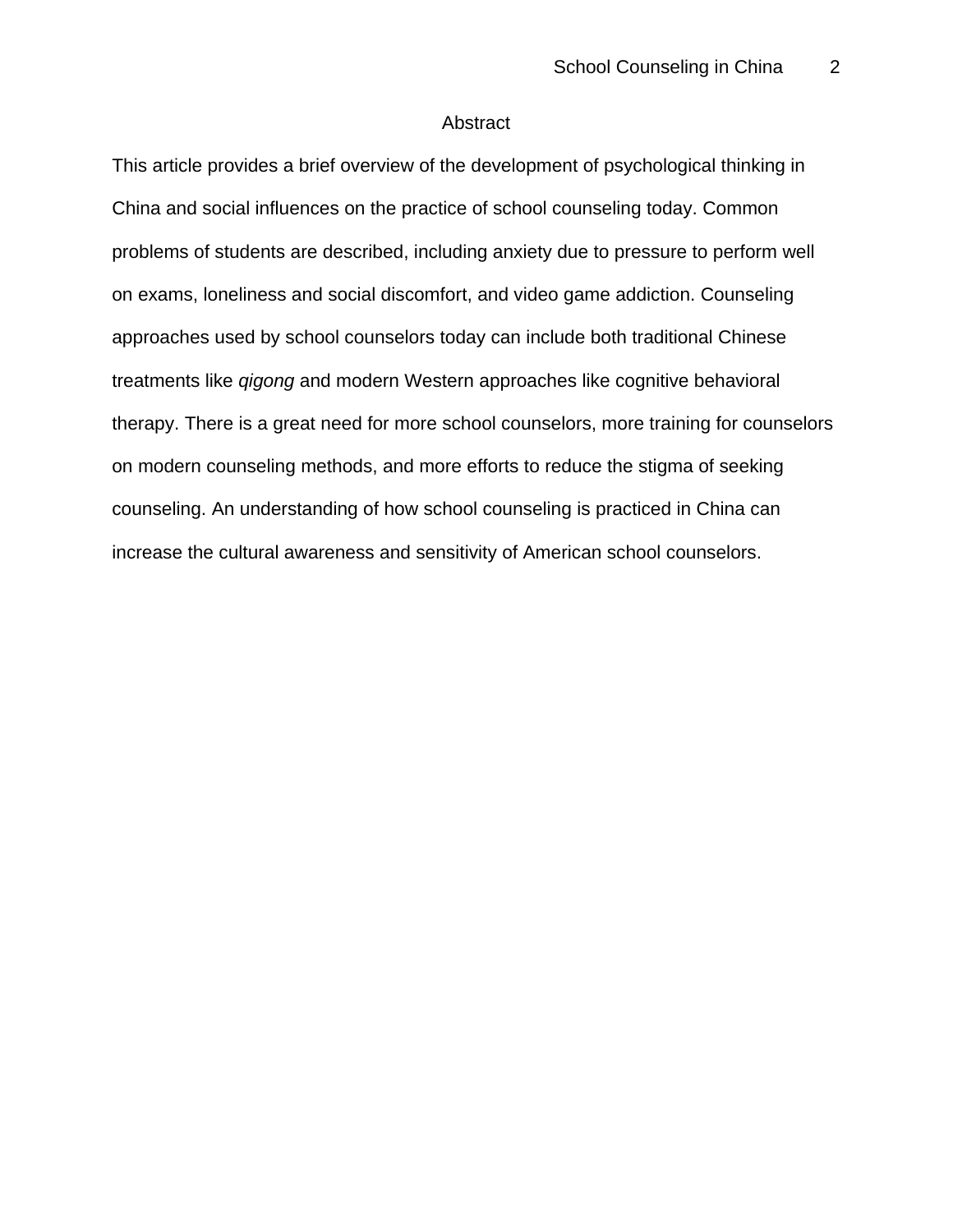## School Counseling in China Today

This paper provides an overview of how school counseling is practiced in China today, and areas where improvement is needed. Given the significance of cultural diversity in the counseling profession, and the rapidly increasing importance of China in today's world, school counselors in the U. S. cannot afford to be ignorant of how counseling is practiced in other cultures. Comparing counseling practices in the two countries can promote tolerance, and the cross-fertilization allows counselors in both countries to learn from each other.

 The first author was a member of a group of faculty and students from Northern Arizona University who conducted a long study tour in China. Several locations in rural and urban areas were visited, including Beijing, Shanghai, Nanjing, Qufu, and Xi'an. Many meetings were held with Chinese school counselors, mental health counselors, and psychologists to further our understanding of Chinese thinking about psychology and to trade information on counseling practice. The second author is a teacher and counselor who specializes in school counseling at Xi'an Shiyou University. This article includes an overview of counseling in China today and the impressions of the authors regarding counseling children and adolescents in China. Some of the statements in this paper reflect the observations and impressions of the authors rather than research findings, because no systematic research on school counseling in China has been published.

China has a long history of contributions to the study of human nature. The philosophers Confucius and Lao-Tzu proposed methods to promote the development of children into happy and responsible adults (Higgins & Zheng, 2002). Lao-Tzu's ideas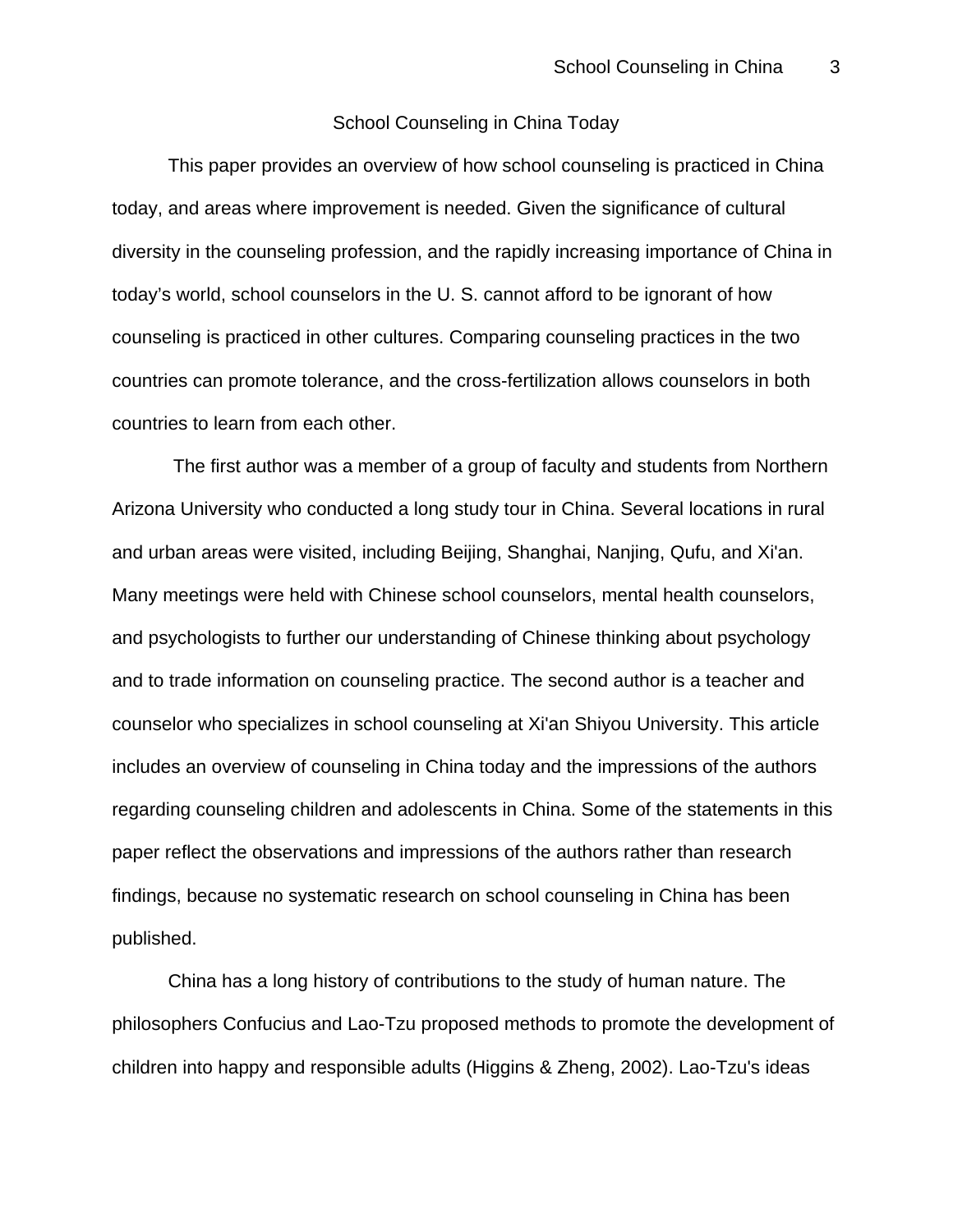about balance and following the way of nature to fulfill one's potential influenced Carl Jung, Abraham Maslow, and Carl Rogers (Jenni, 1999). The Chinese invented mental testing about 3,000 years ago, when the emperor used tests to measure the fitness of applicants for official positions in the government (Anastasi & Urbino, 1996). Tests measuring response speed, situational assessments, and interviews were used to assess mental abilities. Eventually test batteries were developed for civil service examinations, and the British government borrowed them for its own civil service in 1855 (Zhang, 1988). Later several European countries and the United States endorsed the Chinese system as modified by the English, and mental testing has been a major part of psychology ever since.

China has not always been open to psychology. Western psychology arrived in China in the early 20th century, and some psychology labs and societies were established, but this progress halted with the outbreak of World War II. When the People's Republic of China was founded in 1949 the only approved psychology was Pavlovian behaviorism, due to the influence of the Soviet Union (Higgins & Zheng, 2002). Chairman Mao's government considered psychology a negative influence, since it emphasized individual differences instead of social cohesion, and Mao closed the country's psychology labs and university departments and exiled psychologists to remote rural areas to work on farms. Since Mao's Cultural Revolution ended in 1976, China has become much more open to outside influences, including European and American psychology (Jing, 1994).

Social policies in China have changed dramatically in the past 25 years. Although historically women were considered second-class citizens, today women have legal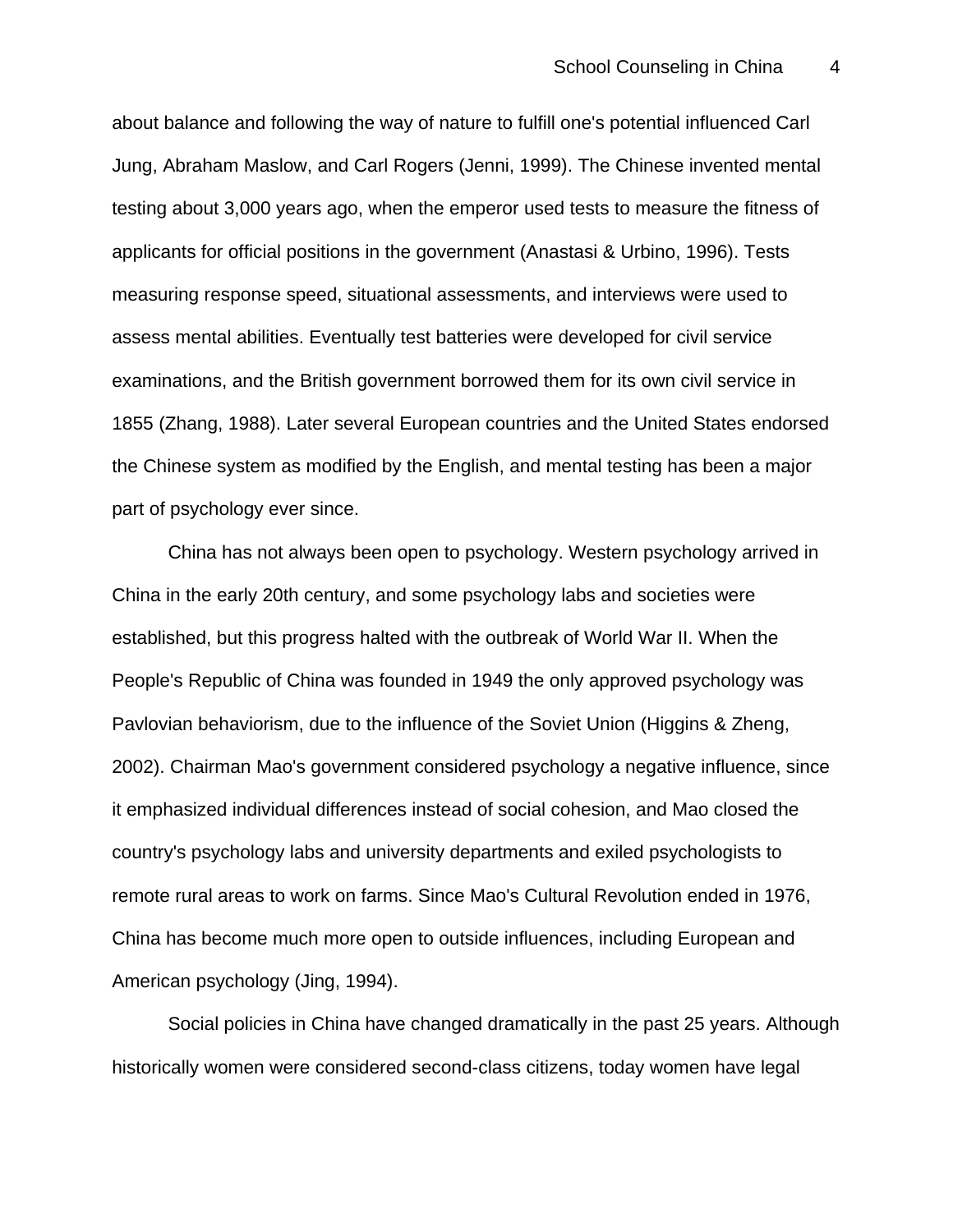equality. Forced marriage, bigamy, and child brides have been outlawed. Currently the vice president of China is a woman, and 46% of government officials are women, although most of them are low in the hierarchy. However, even today male children are preferred to females. Males are also preferred by employers; if there are two equally qualified applicants for a job, a male and a female, the male is almost certain to get the position (Zheng Xifeng, personal communication, July 12, 2006).

China's One-child Policy, which has been in effect in China since 1979, was intended to help the country deal with overpopulation. Birth control pills are free, and abortions are legal and free. Today most families in China have only one child, but there are some exceptions to the One-child Policy. For example, farm families in rural areas are allowed to have a second child if the first child had a disability which was not genetic; if the parents are both members of national minority groups; or if they live in a remote area where population growth is not a problem (Dong Hao, personal communication, July 12, 2006). Some wealthy families simply have more than one child and pay the fine (Liu, 2008a). As a result of many years of the One-child Policy, it is very common for children and teenagers in China to talk about being lonely due to not having siblings. This sense of loneliness often becomes acute in adolescence, and contributes to social anxiety and dating difficulties.

Although China has a long history of philosophical thinking about psychological issues, the country does not have a long history of empirically testing ideas. Historically a common explanation for mental illness was possession by evil spirits, and the afflicted consulted fortune-tellers, used incantations or talismans, visited Buddhist temples, or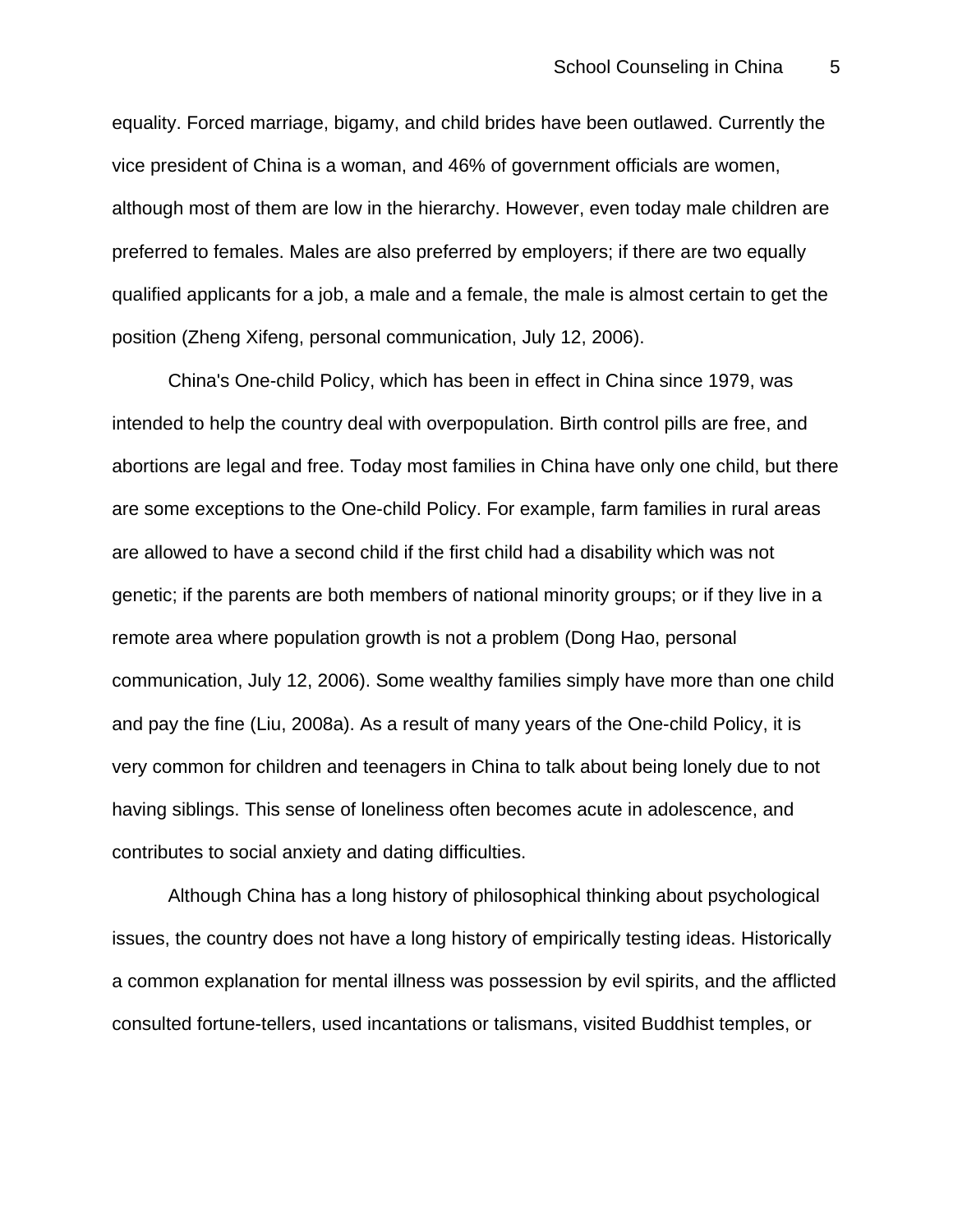sought spiritual healing. More recently mental disorders were (and in many cases still are) treated with medicinal herbs and deep breathing exercises (So, 2005).

China's past emphasis on examinations and mental testing still continues today. In the United States, almost every teenager can get into some college or university, but may face a considerable challenge in getting a good job after graduation. In China the situation is reversed; competition for a place in a university is intense, but almost everyone who enters university graduates. Only about 15% of Chinese adolescents attend university, but the graduation rate is about 99% (Jiang, 2007). Because parents know that obtaining a higher education is essential for their child to have a good career, they tend to place a lot of pressure on the child to study hard all through the lower grades. Exams are considered extremely important, and students sometimes feel that all that matters is their grades, rather than their emotional health or happiness. This emphasis on examinations is in part a result of the emphasis on testing in Chinese history, but it is also a result of the competitive pressure of having such a large population in the country. There are only so many good careers to be had, and exams help to reduce the number of applicants. As many as one-third of college graduates are unable to find a good job (Hou & Zhang, 2007).

China's rapid economic development and the pressure for high performance seem to have increased the rates of anxiety and depression. China accounts for almost half of the world's suicides, although it has about one-quarter of the world's population (Clay, 2002). Many schools now have counselors, and most universities have counseling centers, but most students with problems never seek counseling in person.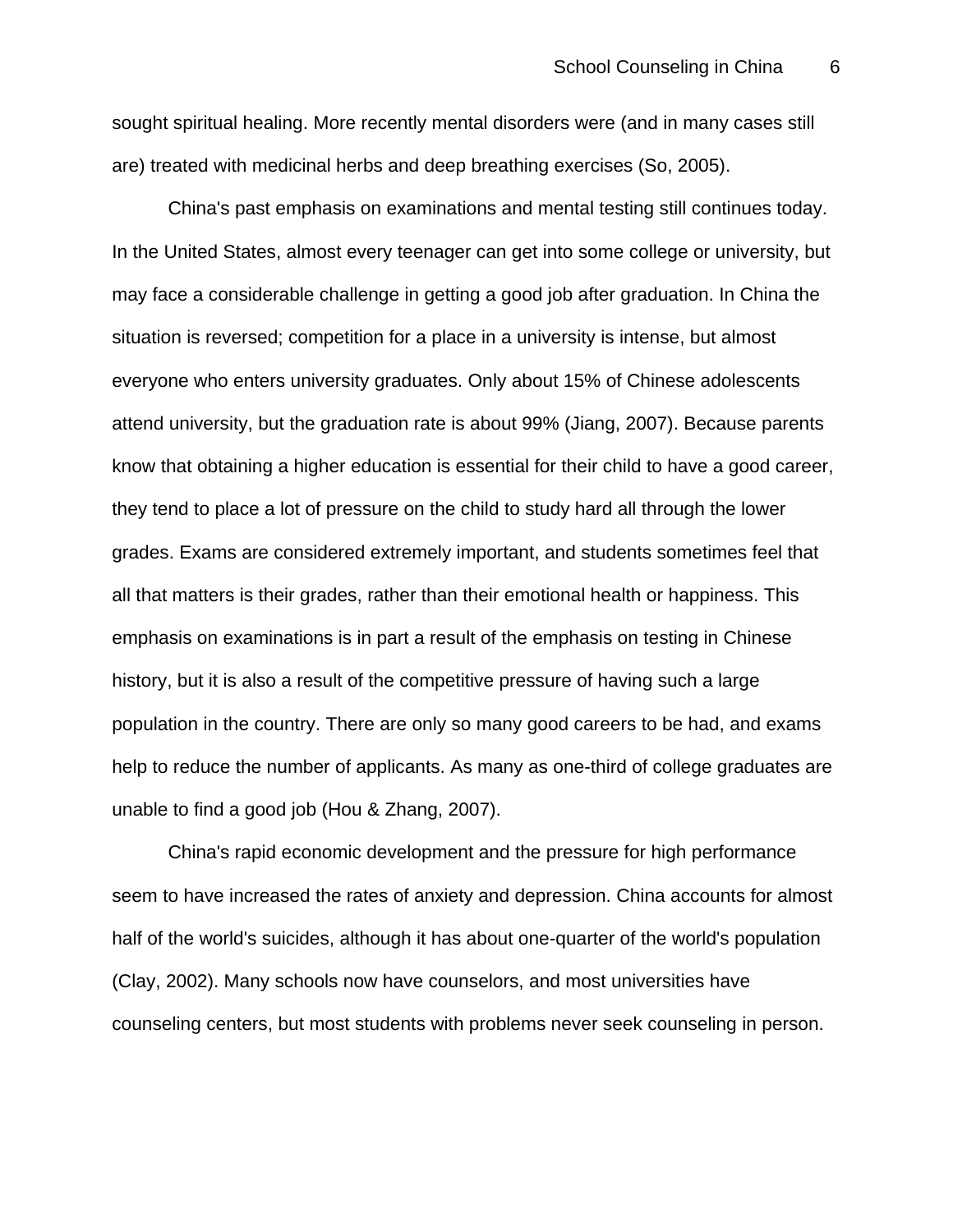However, about 4,000 telephone hotlines and websites offer psychological counseling throughout China ("Modern technology," 2004).

Considering the need, there is a severe lack of school counselors in China. There is also a need for more extensive training of school counselors, most of whom have three years of college but not necessarily a college degree. China does have a national certification program for counselors and psychologists (Liu Yingjia, personal communication, July 12, 2006).

School counselors in China are educated in the most popular counseling models in the Western world, including psychodynamic theory (especially Object Relations), behavior modification, and family therapy. The most popular therapeutic approach is cognitive therapy, particularly Albert Ellis's Rational Emotive Behavior Therapy (Clay, 2002). B. F. Skinner and Carl Rogers are also influential (Zhang Xifeng, personal communication, July 12, 2006).

Although school counselors in China today are familiar with the dominant counseling models, they often recommend that clients use Chinese traditional medicine such as *qigong* (deep breathing exercises), acupuncture, and music therapy (Zhiyong, 2006). Because the current Chinese government considers spiritual healing to be superstitious, counselors do not typically recommend it (So, 2005). Very little research is available to document what actually happens in counseling sessions.

School counselors in China said that the single most common problem students have is anxiety related to the pressure to achieve at a high level in school and on university entrance exams (Zhang Xifeng, personal communication, July 10, 2006). Although there is not much reported alcohol or drug addiction, many students are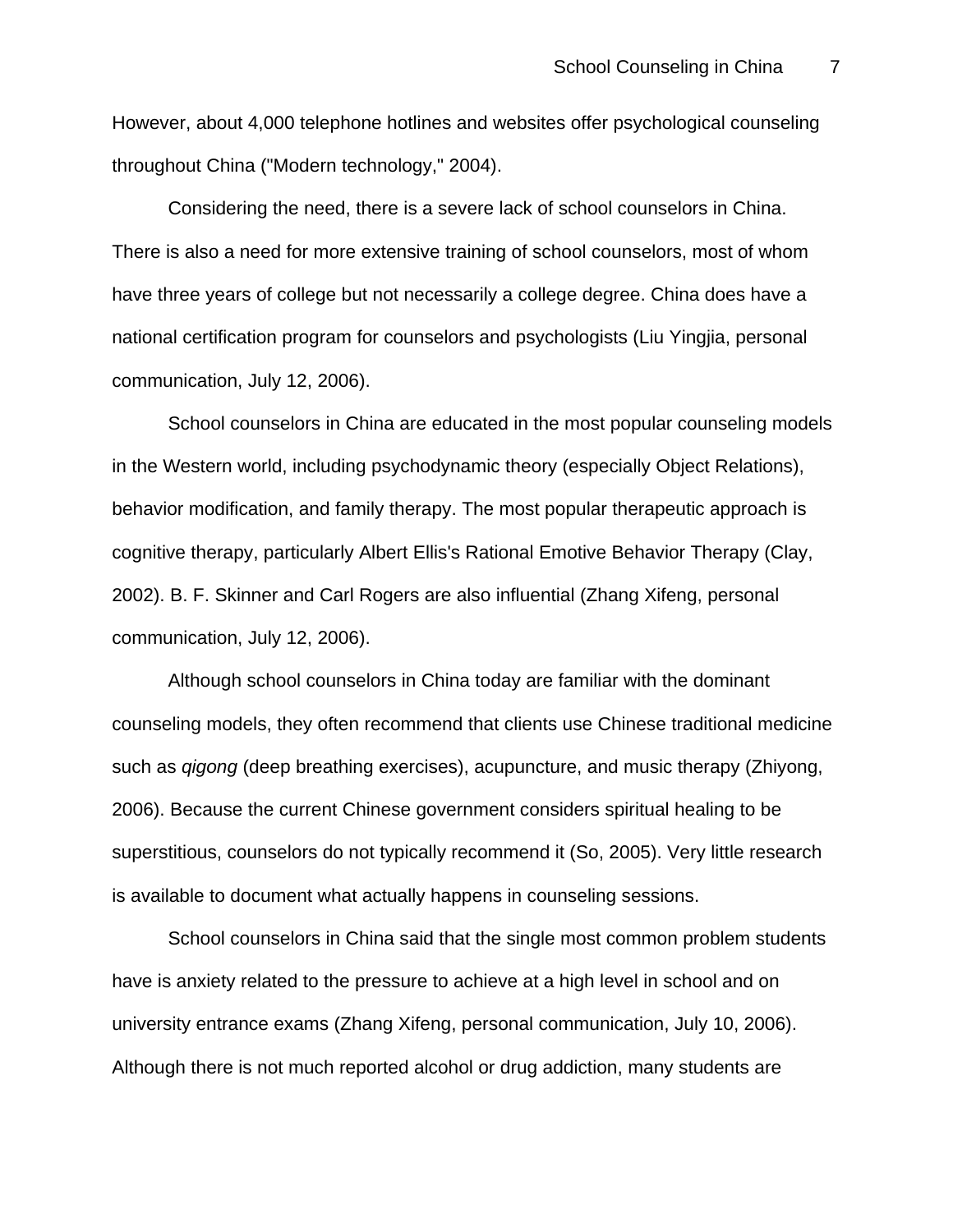addicted to video games and computer games. Teenaged boys often complain of loneliness, depression, social uneasiness, and alienation from their parents. Truancy from school is a common problem. Even though school counseling is often freely available, most students do not take advantage of it (Liu Yingjia, Zheng Linke, and Zhang Xifeng, personal communications, July 12, 2006).

China has made tremendous progress in the past 20 years. Students face competition everywhere, and have intense pressure to learn as much as possible, even in the lower grades. Good grades in lower levels are essential for students to be able to enter a good quality middle school. Based on the experience and observations of the authors, many of the students in lower grades are not very motivated to work hard enough to learn difficult subjects like mathematics, but their parents and teachers tend to force them to do it. So many students feel nervous and lonely, and many students give the impression that they are not happy when they are studying.

Because of the One-child Policy in China, most families have only one child, and that tends to put more pressure on the child to succeed (Liu, 2008b). Based on the experience of the authors, although most children are happy, smart, and eager to learn, they are often shy, socially awkward, and have difficulty handling anger. Many children have difficulty cooperating with other children and prefer solitary pursuits such as watching television or playing games on the Internet. It is well known that many boys are addicted to Internet games, especially in grades four to eight, and may spend hours per day playing them. Although many homes do not have a computer, large Internet cafes are common, often having hundreds of computers available for use by the hour for a small fee.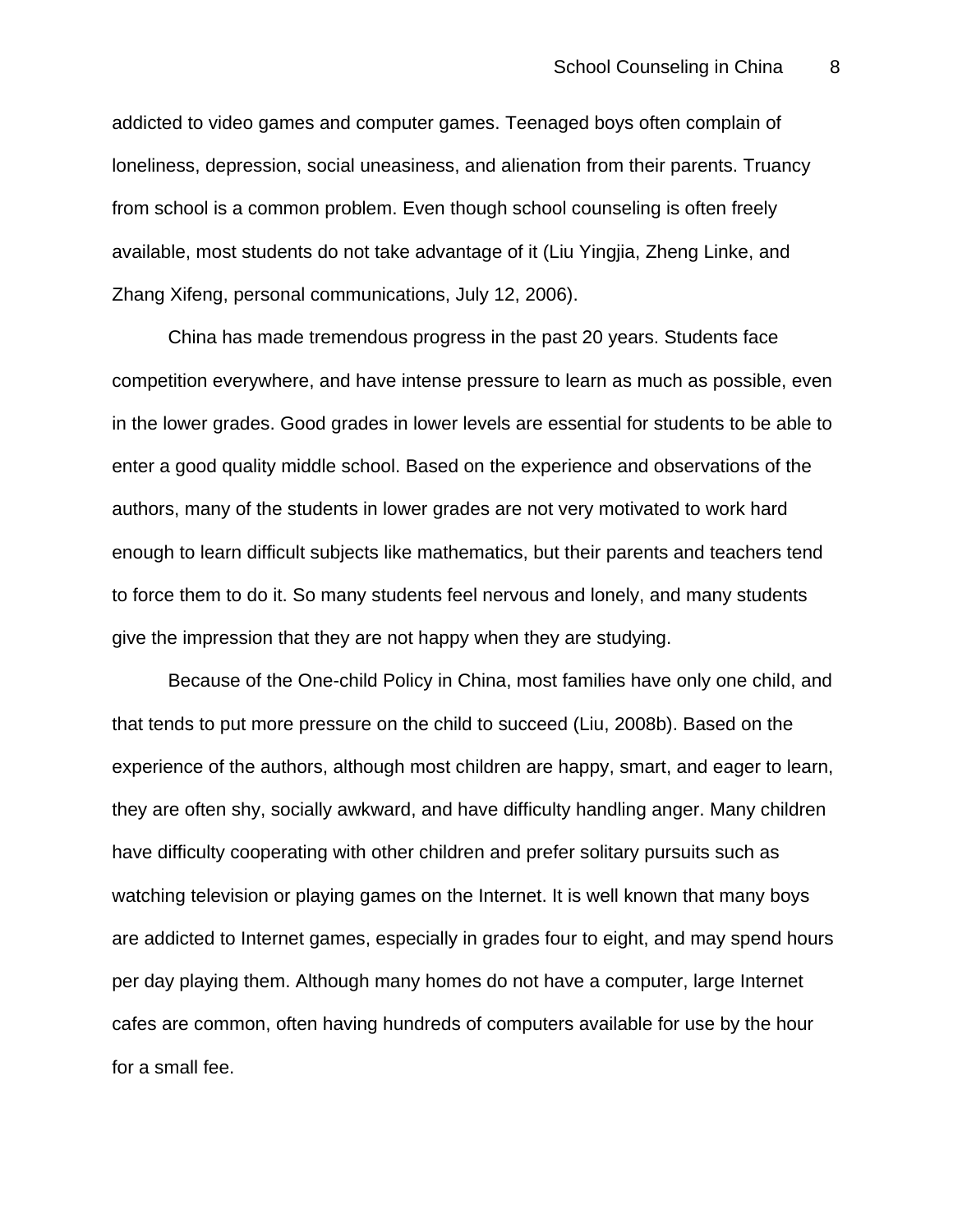As children grow into adolescence, the generation gap between the children and their parents often becomes a problem. Based on the observations of the authors, many children and teenagers do not like to talk to their parents about their feelings, and many rarely talk to their parents when they are unhappy. They often find it difficult or impossible to say "I am unhappy" or "I am in trouble." Young people who are in a bad mood often write in a diary or do physical exercises, or they may sing songs or talk with friends. Unfortunately, their age-mates cannot usually provide good advice or positive suggestions about how to cope with problems. Their friends may have negative behaviors of their own, such as being truant from school, smoking, or being addicted to playing Internet games.

Many parents are concerned that their child will fall in love at too young an age, so some parents actually restrict their child from interacting with the opposite sex. Nervous parents sometimes even punish their child for such interaction, and children can develop guilt that interferes with their later interpersonal development with the opposite sex (Jiang, 2005). Children from divorced families are likely to feel lonely, disliked, and neglected. Some of the children live with one parent or the other (or a grandparent) and thus miss the affection of the other parent. Many children of divorce appear to have low self-esteem.

Based on the experience and observations of the authors, Chinese parents rarely express concern about the mental health of their children. They emphasize the need to study hard to get into better schools and have a better chance of having a good career. Parents tend to over-emphasize the importance of studying, neglecting the emotional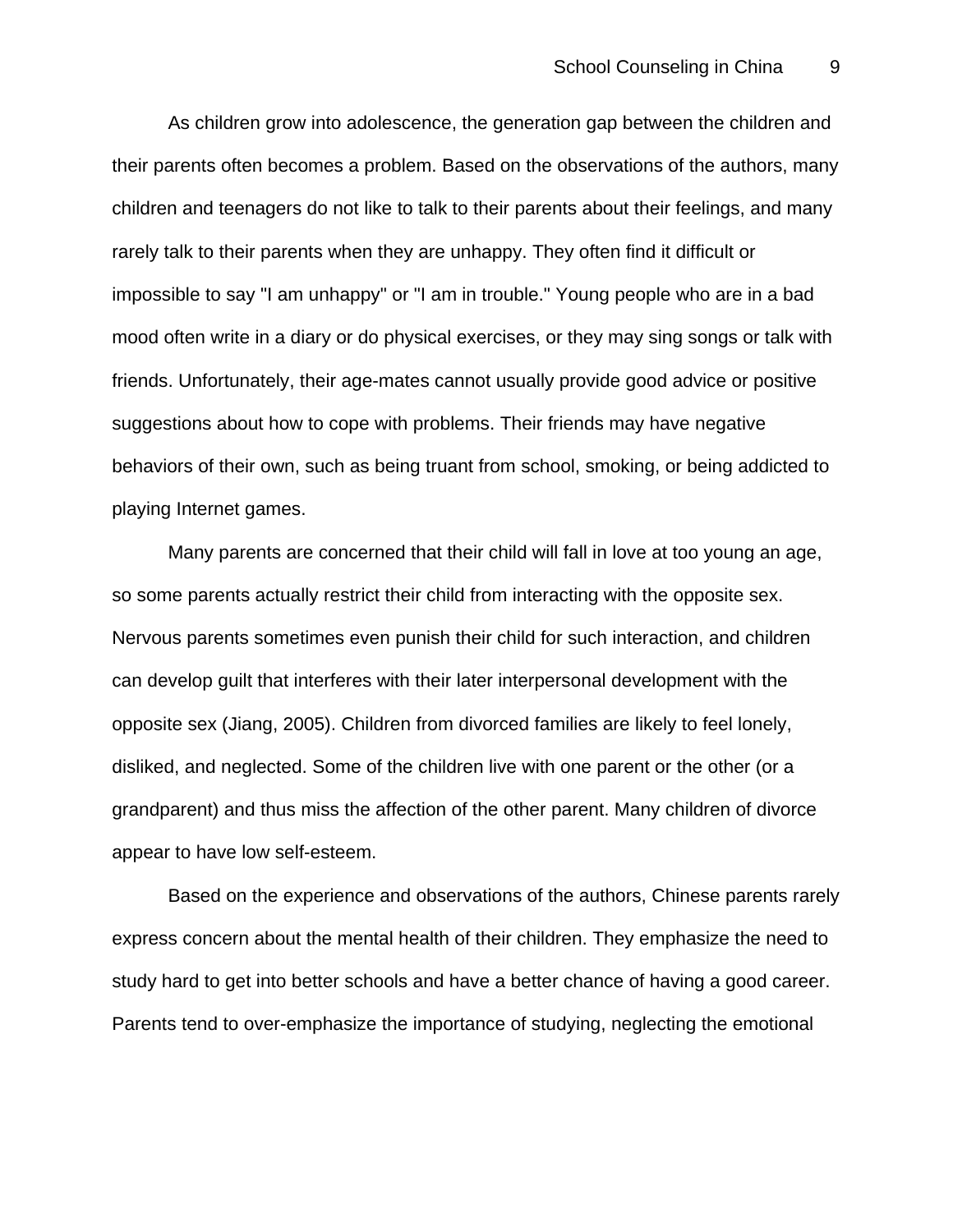needs of the children. For example, when the children are sad, parents have been heard to tell them "you must be brave, because life is sad."

Many of the schools in cities in China have mental consultation offices where students who are sad or in trouble can talk with teachers or counselors Jiang, 2005). However, many students are afraid they will be regarded as abnormal or mentally ill if they talk about their problems, so they do not seek help, and the problems get bigger and bigger. As a result, some students develop serious psychological disorders (Jiang, 2005). Many of the students who pass the National Entrance Exam for university begin to exhibit symptoms of disorders when they leave their parents and live independently (Hou & Zhang, 2007).

There are several implications and recommendations that can be drawn from this overview of school counseling in China today. The history of school counseling in China provides an interesting example of how difficult it can be for a country to develop a profession. Chinese counselors and psychologists have done their best to integrate ancient Chinese philosophical traditions with the best of Western psychology (Blowers, 1996). Even so, there are many difficulties with importing Western psychology, which emphasizes the individual, to a society that emphasizes family and community. In addition, the rapid economic development of China has produced its own pressures, including the trend toward parents sometimes emphasizing grades over personal adjustment. The Chinese example reinforces the idea that counseling theories and strategies must be culturally sensitive and appropriate.

Much more research is needed to establish which counseling approaches work best with Chinese school children, and how best to reduce the stigma that many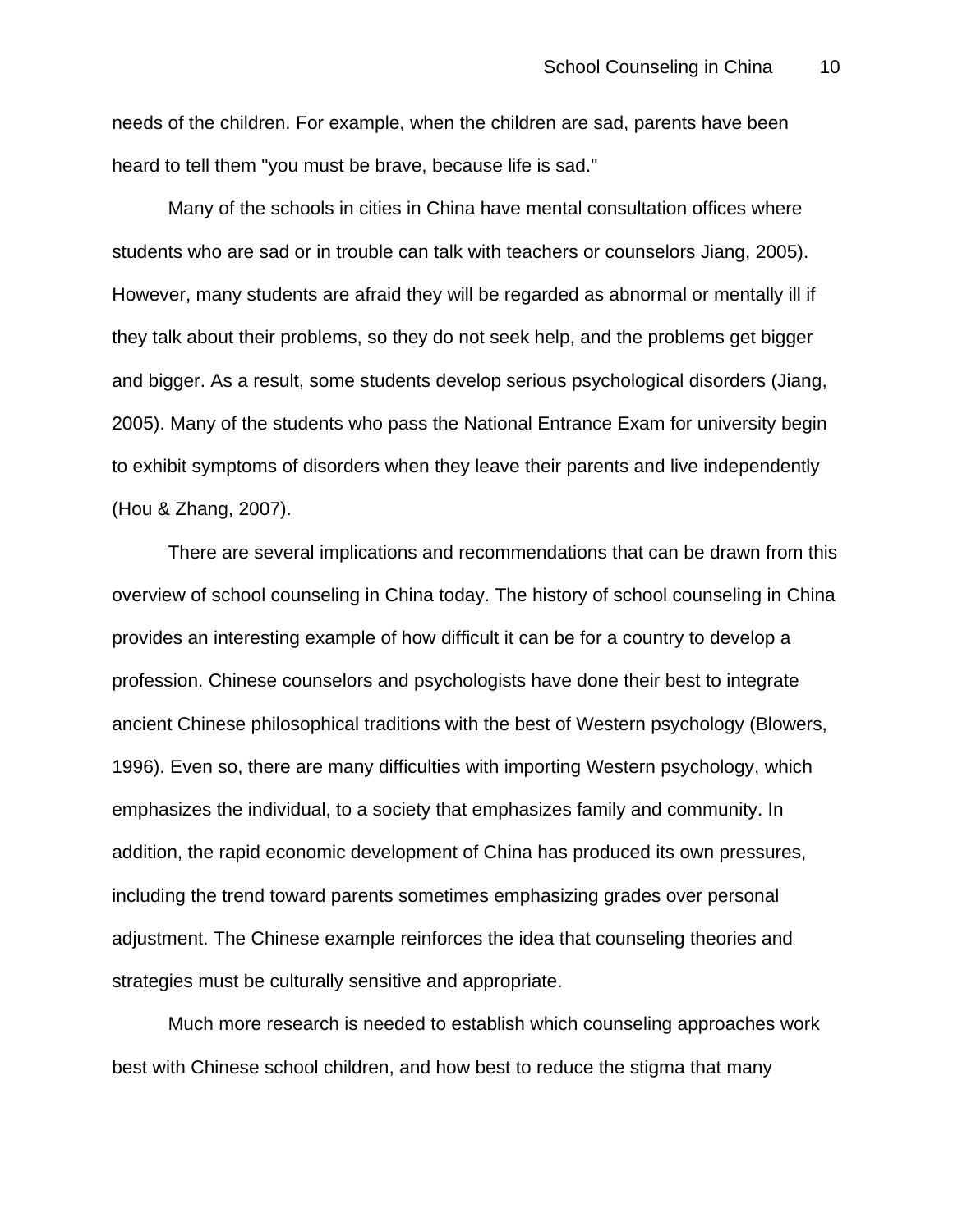Chinese parents and children feel about reaching out for assistance. In this respect, Chinese counselors face some of the same challenges that American counselors face. American school counselors who have first-generation Chinese students as clients in the U. S. can use the information in this paper to better understand the challenges such clients may face. For example, an awareness of the One-child Policy would help counselors understand the experience of Chinese students who are only children.

Becoming familiar with how school counseling is practiced in China can make American school counselors more culturally knowledgeable and sensitive. Some American counselors may become interested in promoting the development of school counseling in China by traveling there and offering training and assistance. Such help would be greatly appreciated, since Chinese counselors are highly motivated to improve their services for Chinese school children, and they welcome the assistance of Americans. From this overview, it can be seen that in spite of great cultural differences, the Chinese people are like Americans in many ways, and we have much to learn from each other. While the challenges are great, the future looks bright.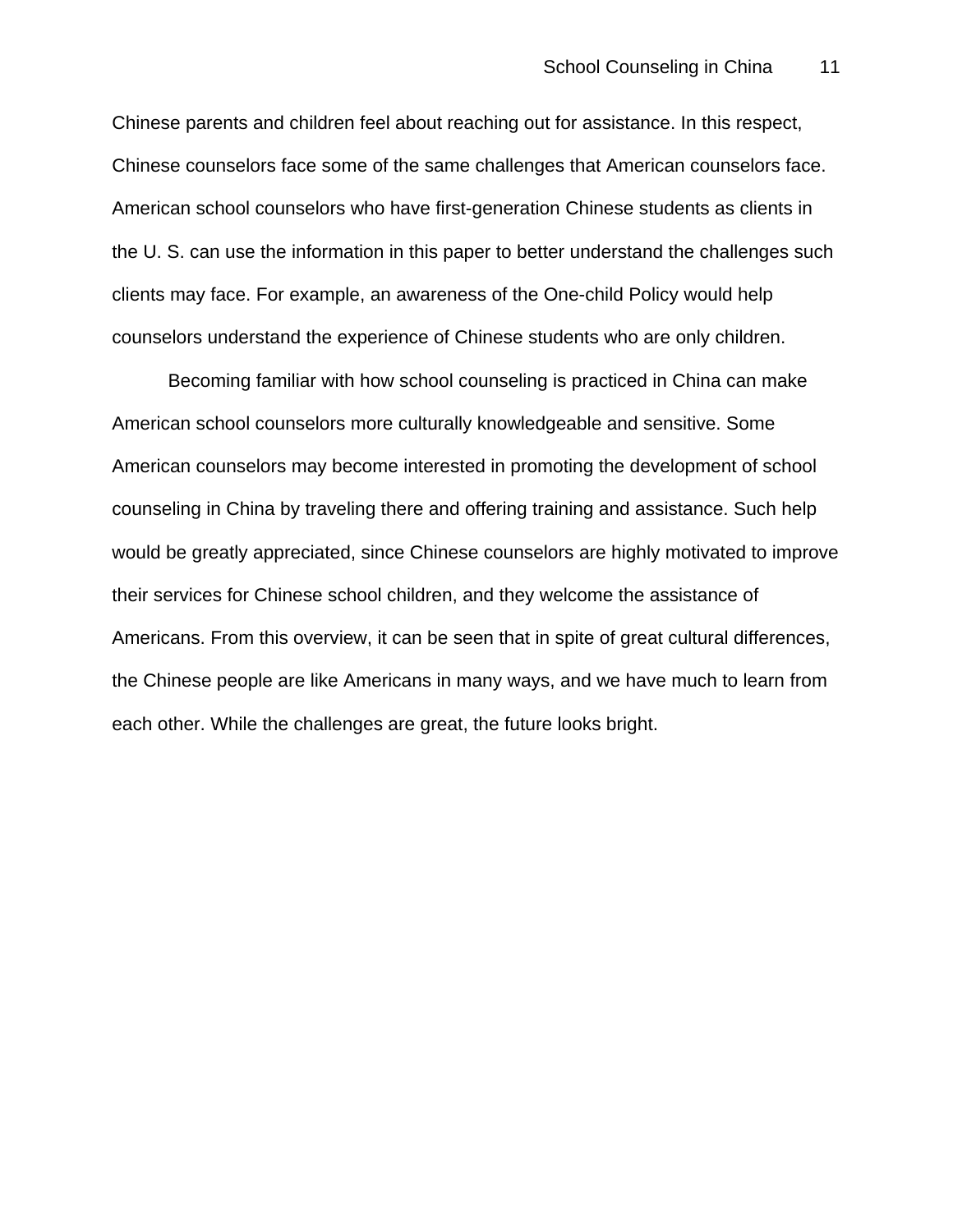## References

Anastasi, A., & Urbino, S. (1996). *Psychological testing*. New York: Prentice Hall.

- Blowers, G. H. (1996). The prospects for a Chinese psychology. In M. H. Bond (Ed.), *The handbook of Chinese psychology* (pp. 1-14). Hong Kong: Oxford University Press.
- Clay, R. (2002, March). Chinese psychology. *Monitor on psychology, 33*(3), 16.
- Higgins, L., & Zheng, M. (2002). An introduction to Chinese psychology. *Journal of Psychology, 136*(2), 225-239.
- Hou, Z., & Zhang, N. (2007). Counseling psychology in China. *Applied Psychology: An International Review, 56*(1), 33-50.
- Jenni, C. B. (1999). Psychologists in China: National transformation and humanistic psychology. *Journal of Humanistic Psychology, 39*(2), 26-47.
- Jiang, G. R. (2007). The development of school counseling in the Chinese mainland*. Journal of Basic Education, 14*, 65-82.
- Jing, Q. C. (1994). Development of psychology in China. *International Journal of Psychology, 29*(6), 667-675.
- Liu, M. (2008a, January 28). Sex, lies and family planning. *Newsweek*.
- Liu, M. (2008b, March 10). China's new empty nest. *Newsweek*. Modern technology brings psychology closer to Chinese people. (2004, August11). *People's Daily Online*. June 1, 2007 from

http://English.people.com.cn/200408/11/eng20040811\_152599.html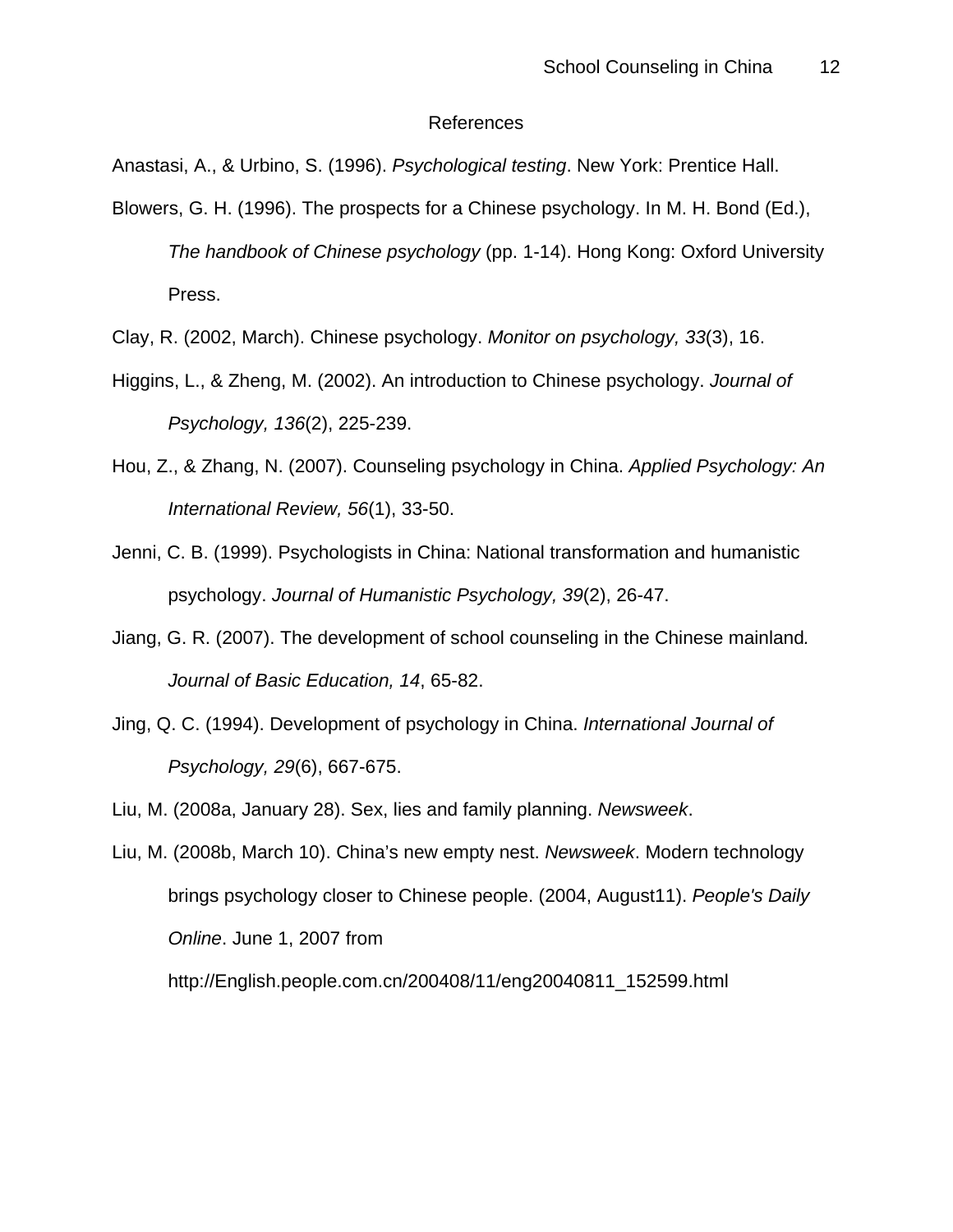- So, J. K. (2005). Traditional and cultural healing among the Chinese. In R. Moodley & W. West (Eds.), *Integrating traditional healing practices into counseling and psychotherapy* (pp. 100-111). Thousand Oaks, CA: Sage.
- Zhang, H. C. (1988). Psychological measurement in China. *International Journal of Psychology, 23*, 101-177.

Zhiyong, C. (2006, June 28). TCM doctors take on emotions. *China Daily, 26*(8174), 11.